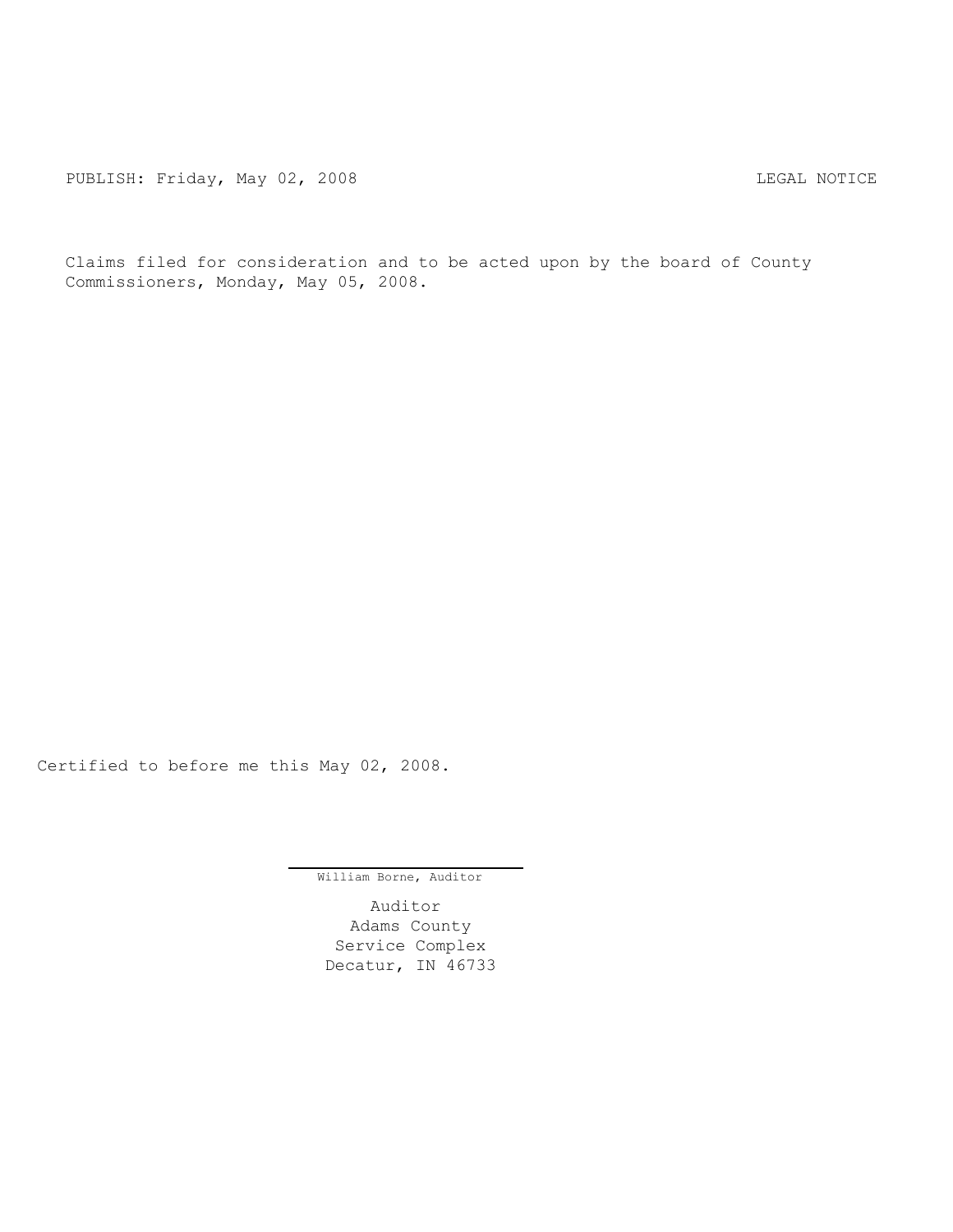

## **Claims Docket for Newspaper Adams County, Indiana**

## For Period: **3/25/2008** to **4/14/2008**

Date Claims to be Paid: **5/5/2008**

*313 W. Jefferson St. Decatur, IN 46733 (219) 724-2600*

| <b>Vendor</b>                          | <b>Amount</b> | <b>Vendor</b>                        | <b>Amount</b> |  |
|----------------------------------------|---------------|--------------------------------------|---------------|--|
| <b>Adams County Auto Supply</b>        | 702.49        | <b>Adams Memorial Hospital</b>       | 32,686.08     |  |
| Adams County Solid Waste               | 21.83         | <b>Adams County Treasurer</b>        | 15.99         |  |
| Indiana Michigan Power                 | 8,608.25      | Appraisal Research Corpor            | 4,000.00      |  |
| Arnold Lumber Company                  | 306.00        | Barney's Auto Electric Se            | 155.00        |  |
| Berne Ready Mix                        | 331.27        | <b>Berne Police Department</b>       | 156.00        |  |
| Hoosier Blue Flame                     | 20.00         | Brateman's                           | 111.00        |  |
| Butler, Fairman, & Seufer              | 12,625.96     | Bowers, Charles                      | 2,302.92      |  |
| Chet's Pest Control                    | 30.00         | Cintas Location #338                 | 152.04        |  |
| City Of Decatur                        | 3,458.79      | Decatur True Value                   | 283.92        |  |
| <b>Complete Printing Service</b>       | 196.00        | Courtesy Ford, Inc.                  | 427.67        |  |
| Craigville Telephone Comp              | 119.60        | Sigworth, Darrell W.                 | 12.32         |  |
| Decatur Daily Democrat                 | 81.32         | Decatur Police Department            | 648.00        |  |
| Downing & Glancy Funeral Home          | 200.00        | Kiess, Duane A.                      | 50.00         |  |
| <b>Emergency Radio Service</b>         | 1,107.50      | Erie Haven                           | 107.60        |  |
| Everett Refrigeration & E              | 65.00         | Fail-Safe Alarm                      | 71.00         |  |
| Frame Service, Inc.                    | 853.94        | Geneva Police Department             | 57.00         |  |
| Gerber's Super Valu, Inc.              | 1,912.45      | Gordon Food Service                  | 5,290.94      |  |
| Graybar                                | 638.97        | Drake, Gregory L.                    | 60.00         |  |
| Grimm's Auto                           | 77.59         | Harvey's Tool Service                | 1,153.13      |  |
| Hilty Engine Service                   | 9.00          | Imaging Office Systems, I            | 10,258.86     |  |
| Indiana State Police Trai              | 180.00        | J & K Communications                 | 5,115.90      |  |
| Heimann, James                         | 10.86         | K-Mart                               | 186.44        |  |
| Werich, Kelly                          | 120.56        | L & S Distributing                   | 869.85        |  |
| Lehman Feed Mill                       | 180.00        | Manatron                             | 350.00        |  |
| Gresla, Mark S. Md                     | 474.00        | Mark's Heating                       | 276.00        |  |
| Meshberger Brothers Stone              | 60,126.49     | Monroe Water Department              | 134.87        |  |
| National Oil And Gas                   | 310.90        | Nipsco                               | 3,767.54      |  |
| Office Concepts, Inc.                  | 2,233.71      | Schwartz, Palmer                     | 23.32         |  |
| Plumley Farm Drainage                  | 750.00        | Power Components Corporat            | 127.88        |  |
| Power Train Companies                  | 15.28         | Quik Stop                            | 68.98         |  |
| Thompson, Roger                        | 60.00         | Smitley, Ronnie L.                   | 50.00         |  |
| Selking International                  | 753.96        | Shell Fleet Plus                     | 46.34         |  |
| <b>Shifferly Dodge</b>                 | 26.10         | Sport Form                           | 75.00         |  |
| Embarq Communications, Inc.            | 17.47         | <b>Stone-Street Quarries</b>         | 1,662.10      |  |
| Stoneco, Inc.                          | 48,520.09     | <b>Summit Radiology</b>              | 474.00        |  |
| Smith, Teryl R.                        | 12.00         | Print Shop                           | 870.66        |  |
| Fox, Thomas E.                         | 35.00         | Sheets, Thomas Wade                  | 50.00         |  |
| Top Supply Company                     | 274.12        | <b>Tractor Supply Company</b>        | 79.75         |  |
| Trisha Hockemeyer                      | 6.00          | U.S. Postmaster                      | 16.80         |  |
| Welder Services, Inc.                  | 45.72         | West Payment Center                  | 1,043.77      |  |
| Rex King                               | 8.80          | Adams County Extension Education Fur | 71.42         |  |
| Burry, Herman, Miller, Brown           | 140.00        | Swiss City Veterinary                | 497.50        |  |
| National Serv-All                      | 179.49        | Wards The Sign It Shop               | 90.00         |  |
| Embarq                                 | 7,002.68      | Schwartz Marathon                    | 181.00        |  |
| <b>Adams County Highway Department</b> | 2,443.14      | Imi Irving Material, Inc.            | 598.26        |  |
| J. L. Manufacturing & Fab.             | 90.00         | CMC, LLC                             | 1,610.00      |  |
| Rudd Equipment                         | 137.38        | Paul Norr                            | 27.20         |  |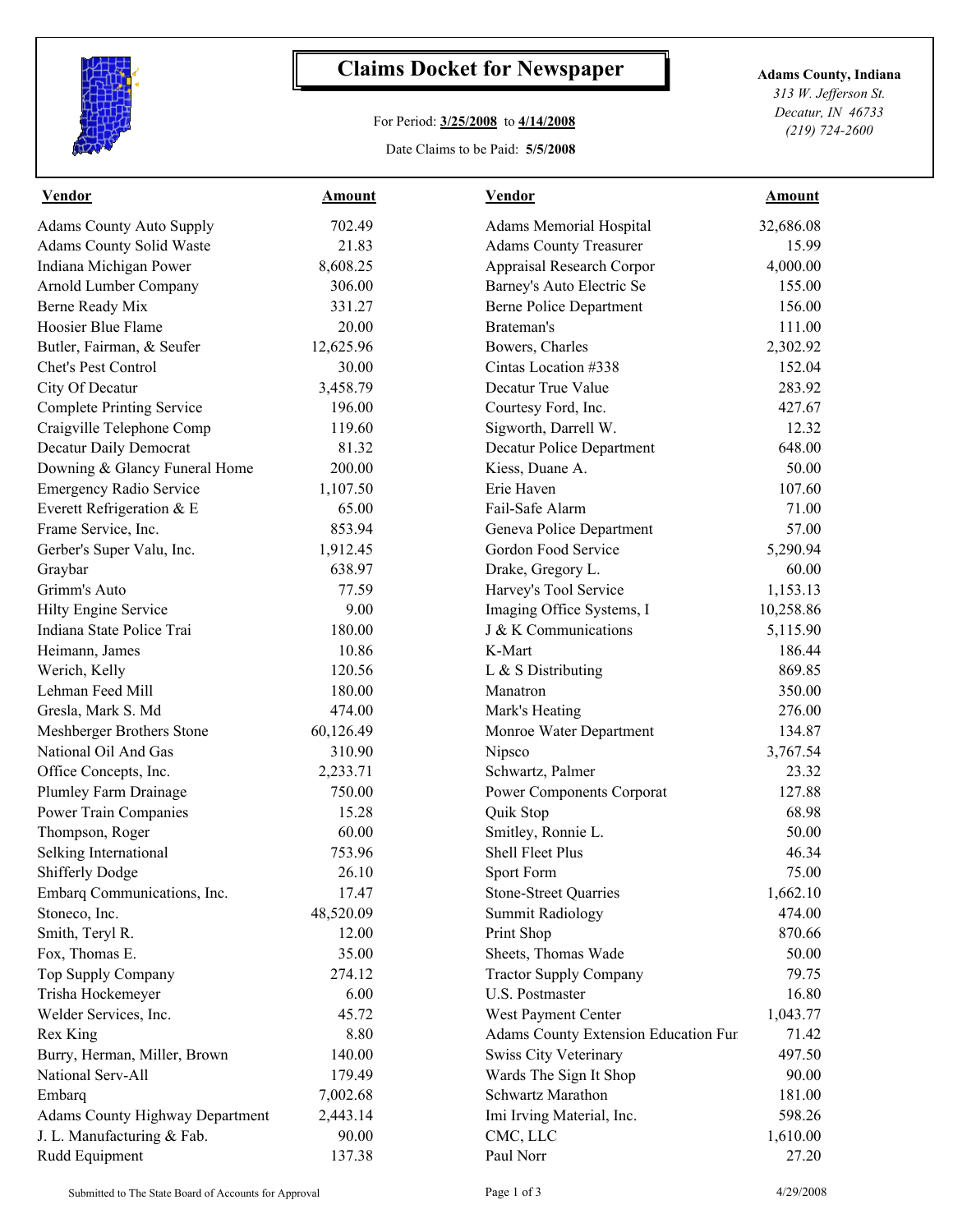| Zep Manufacturing Company            | 99.15     | Judith E. Affolder                         | 221.88     |
|--------------------------------------|-----------|--------------------------------------------|------------|
| J O M Pharmaceutical                 | 194.90    | Angie White                                | 8.36       |
| Thyssenkrupp Elevators               | 525.83    | Dave Luginbill Excavating & Trucking       | 3,805.00   |
| Purdue University                    | 48,930.76 | Hobart Sales And Service                   | 19.35      |
| William Rumple                       | 50.00     | Great Lakes Rubber & Hydr                  | 245.22     |
| Waste Management                     | 161.55    | <b>B</b> Secure Alarm Systems              | 457.00     |
| <b>Energy Products</b>               | 182.21    | Sirchie                                    | 86.68      |
| Don Myers Plumbing                   | 1,028.34  | B & K Hydraulics                           | 268.00     |
| Jackson Oil & Solvents, I            | 1,381.30  | William White                              | 260.00     |
| <b>Bob's Locksmith Shop</b>          | 34.50     | W. A. Jones And Son                        | 90.88      |
| Sam's Engine Clinic                  | 47.25     | Indiana Child Support All                  | 165.00     |
| Dr. Michael Ainsworth                | 200.00    | Holt Equipment Company, L                  | 603.70     |
| Chad W. Sprunger                     | 1,193.07  | H. S. Lee, Md                              | 1,825.00   |
| Zurcher Tire, Inc.                   | 617.40    | Angie Hall                                 | 29.92      |
| <b>McIntire Heating</b>              | 259.00    | Tom Magnan/Special Needs                   | 108.83     |
| Kristina Buckner                     | 65.12     | Annette Handshoe                           | 31.68      |
| Indiana Dept. Of Workforc            | 1,159.54  | John Fox                                   | 50.00      |
| Lexis-Nexis                          | 210.00    | Benicomp, Inc                              | 177,407.10 |
| Adams County Sheriffs Dep            | 18.00     | Norlab, Inc.                               | 204.60     |
| Harvest Land Co-op                   | 40,337.82 | American Dietetic Association              | 265.00     |
| Pepper L York                        | 64.53     | Wal-Mart                                   | 37.09      |
| Adam B. Eguia                        | 122.50    | Advanced Imaging Solutions, Inc.           | 3,625.65   |
| Laundry City Equipment               | 6,289.71  | Petty Cash-Adams Co. Health Dept.          | 9.15       |
| Hasler, Inc.                         | 195.00    | Mary A. Kitson                             | 1,230.68   |
| Adams County Sheriff                 | 153.00    | Indiana Public Health Association          | 25.00      |
| RECO Equipment, Inc.                 | 80.37     | Harvest Land Co-op                         | 722.04     |
| VoMac Trucks Sales & Service         | 975.70    | Michael G. Werling                         | 337.50     |
|                                      |           |                                            |            |
| Connie Ellenberger                   | 29.92     | <b>Correctional Program Services</b>       | 600.00     |
| Troyer's                             | 1,994.33  | Lautzenheiser, Myers, Carnall, Spear, Kira | 477.21     |
| American Express                     | 2,539.29  | Century Trading Company                    | 59.50      |
| Priority 1                           | 357.50    | Michele Morehous                           | 135.11     |
| McKesson Medical - Surgical          | 239.26    | <b>Uricks Trucking</b>                     | 930.00     |
| Robbins Reporting                    | 318.00    | <b>ESRI</b>                                | 12,900.00  |
| Bi-County Services, Inc              | 3,276.00  | <b>Standard Register Company</b>           | 151.19     |
| Barnes & Thornburg                   | 5,361.80  | Deb Stevens                                | 24.64      |
| Alpine Falls, Inc.                   | 183.68    | William Borne                              | 340.00     |
| Deborah A. Schantz                   | 19.50     | VFP Fire Systems                           | 275.00     |
| PC Mall-Gov                          | 2,899.99  | <b>Stationair's Express</b>                | 111.68     |
| Restaurant & Hospitality Association | 130.00    | Matrix Integration                         | 8,205.00   |
| Ian M. Gilbert                       | 22.88     | Schwartz Blacksmith, LLC                   | 27.43      |
| CDW Government, Inc.                 | 698.00    | Indiana Office of Technology               | 338.81     |
| <b>Baymont</b> Inn                   | 250.16    | Comp USA                                   | 105.99     |
| Cochran Distributing                 | 64.00     | Pamela J. Hestermann                       | 3,250.00   |
| Cintas Location #G64                 | 1,290.96  | John August                                | 94.76      |
| Nussbaum Mechanical, LLC             | 1,991.50  | SDS Communications                         | 415.00     |
| Julie Jahn                           | 25.00     | LBH Chemical & Industrial                  | 1,988.85   |
| Fort Wayne Medical Laboratory        | 148.00    | Mediacom                                   | 144.95     |
| Jeremy Wetter                        | 179.04    | Richard F. Thompson                        | 88.88      |
| Jeff's Plumbing                      | 425.26    | Office Depot                               | 531.64     |
| Kerry L. Steiner                     | 717.40    | John M. Amstutz                            | 410.05     |
| Employers Security Ins. Co.          | 1,669.28  | Decatur Ace Hardware                       | 239.36     |
| Verizon North                        | 195.22    | Forensic Fluids Laboratories               | 254.00     |
| Kroger                               | 451.40    | Charles D. Holm                            | 50.00      |
| <b>First Response</b>                | 638.34    | Star Insurance - Decatur                   | 110.00     |
| Network Storage, Inc.                | 7,182.02  | Span Publishing                            | 134.10     |
| Moss                                 | 1,500.00  | Advanced Ag, Decatur                       | 378.00     |